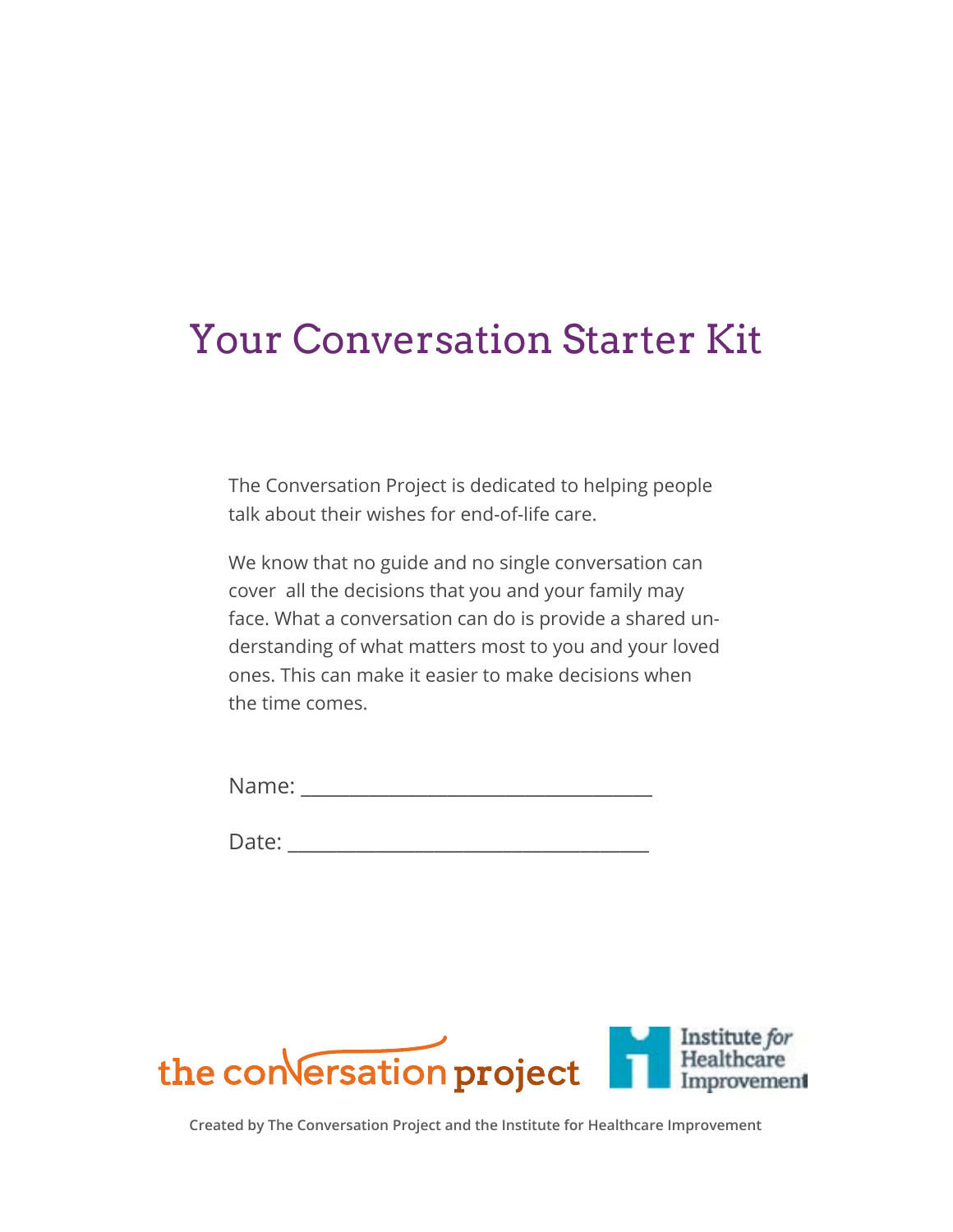This Starter Kit doesn't answer every question, but it will help you get your thoughts together, and then have the conversation with your loved ones.

You can use it whether you are getting ready to tell someone else what you want, or you want to help someone else get ready to share their wishes.

Take your time. This kit is not meant to be completed in one sitting. It's meant to be completed as you need it, throughout many conversations.

Copyright © 2013 The Conversation Project

All rights reserved. Individuals may photocopy these materials for educational, not-forprofit uses, provided that the contents are not altered or condensed in any way and that proper attiribution is given to The Conversation Project, including its web address theconversationproject.org, as the source of content. These materials may not be reproduced for commercial, for-profit use in any form or by any means, or republished under any circumstances, without written permission of The Conversation Project.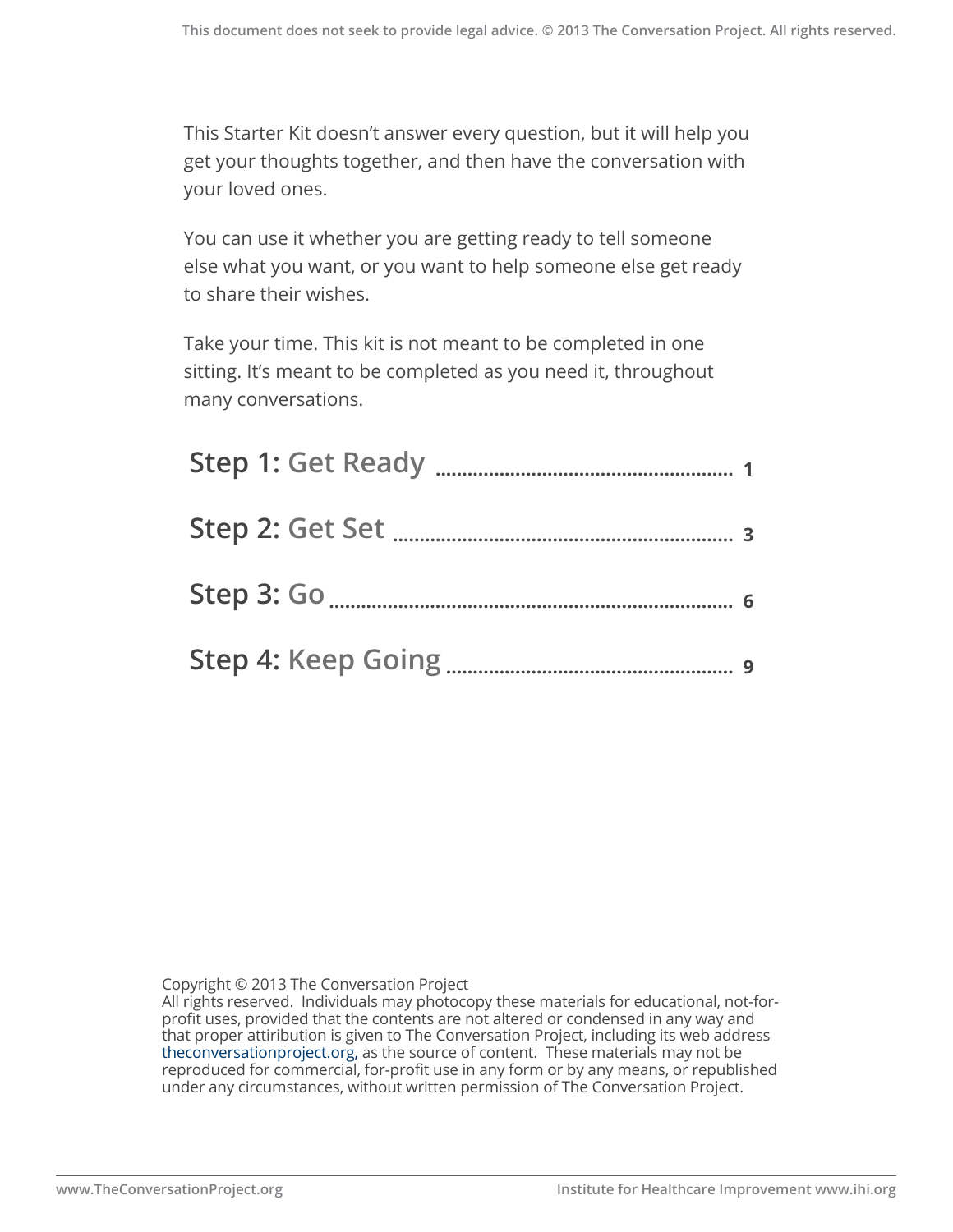## **Step 1: Get Ready**

There are a million reasons to avoid having the conversation. But it's critically important. And you can do it.

## Consider the facts.

More than 90% of the people think it's important to talk about their loved ones' and their own wishes for end-of-life care.

Less than 30% of people have discussed what they or their family wants when it comes to end-of-life care. Source: National Survey by The Conversation Project 2013.

**60%** of people say that making sure their family is not burdened by tough decisions is "extremely important"

**56%** have not communicated their end-of-life wishes

Source: Survey of Californians by the California HealthCare Foundation (2012)

### **70%** of people say they prefer to die at home

**70%** die in a hospital, nursing home, or long-term-care facility

Source: Centers for Disease Control (2005)

## **80%** of people say that if seriously ill, they would want to talk to their doctor about end-of-life care

#### **7%** report having had an end-of-life conversation with their doctor

Source: Survey of Californians by the California HealthCare Foundation (2012)

## **82%** of people say it's important to put their wishes in writing

#### **23%** have actually done it

Source: Survey of Californians by the California HealthCare Foundation (2012)

## One conversation can make all the difference.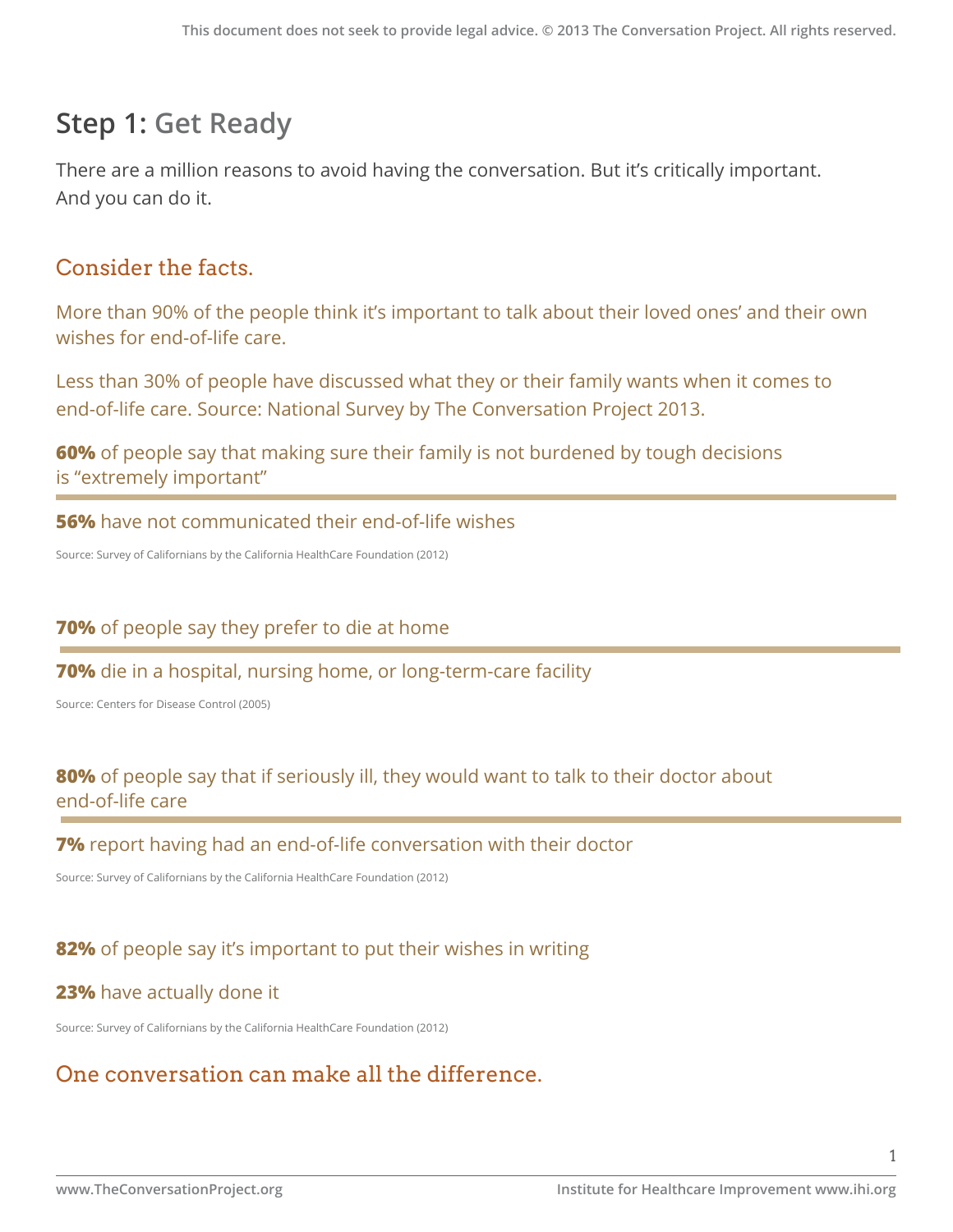#### **Remember:**

- You don't need to talk about it just yet. Just think about it.
- You can start out by writing a letter—to yourself, a loved one, or a friend.
- Think about having a practice conversation with a friend.
- These conversations may reveal that you and your loved ones disagree. **That's okay.**  It's important to simply know this, and to continue talking about it now—not during a medical crisis.

#### **What do you need to think about or do before you feel ready to have the conversation?**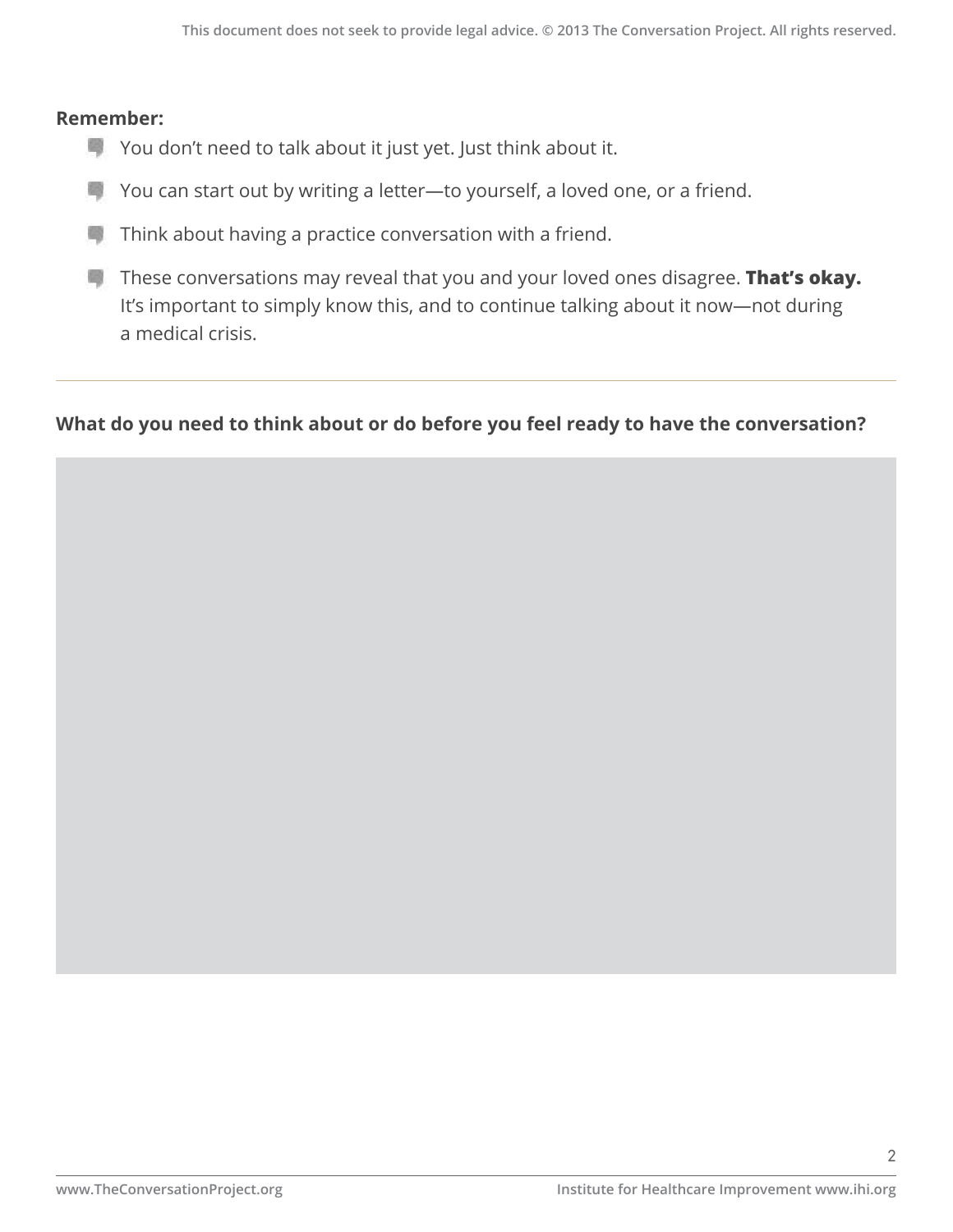## **Step 2: Get Set**

Now, think about what you want for end-of-life care.

Start by thinking about what's most important to you. What do you value most? What can you not imagine living without?

### **Now finish this sentence:**

What matters to me at the end of life is

Sharing your "What matters to me" statement with your loved ones could be a big help down the road. It could help them communicate to your doctor what abilities are most important to you what's worth pursuing treatment for, and what isn't.

## Where I Stand scales

Use the scales below to figure out how you want your end-of-life care to be.

Select the number that best represents your feelings on the given scenario.

### **As a patient...**

|                                                                | $\overline{2}$ | $\overline{\phantom{a}}$ |      | )5                                                        |
|----------------------------------------------------------------|----------------|--------------------------|------|-----------------------------------------------------------|
| I only want to know<br>the basics                              |                |                          |      | I want to know<br>as much as I can                        |
| Ignorance<br>is bliss                                          | $\bigcirc$ 2   | $\bigcirc$ 3             | )4   | $\bigcirc$ 5<br>I want to know how<br>long I have to live |
| ( ) 1<br>I want my doctors to<br>do what they think<br>is best | $\overline{2}$ | $\bigcirc$ 3             | - )4 | $\bigcirc$ 5<br>I want to have a say<br>in every decision |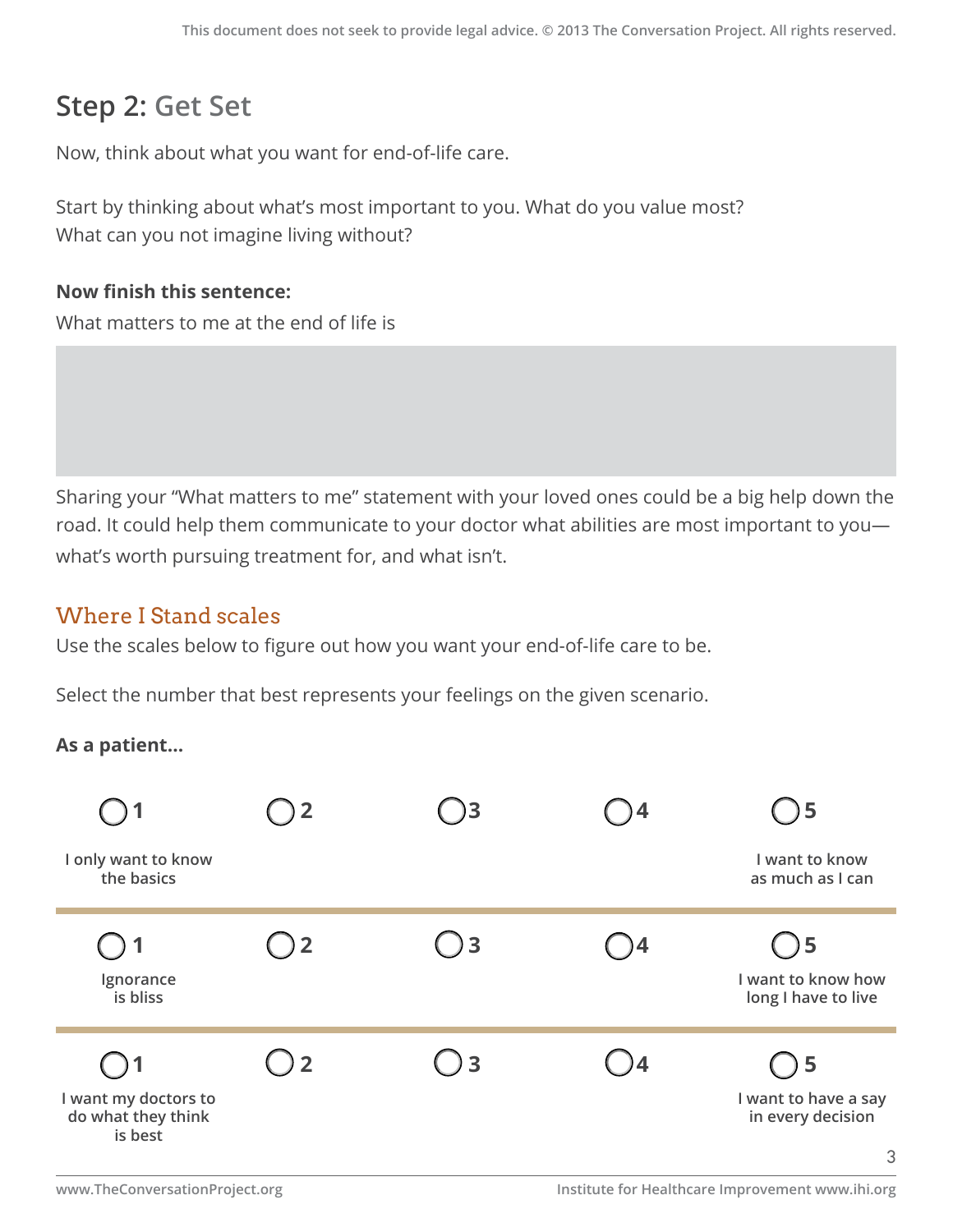## **Look at your answers.**

What kind of role do you want to play in the decision-making process?

## **How long do you want to receive medical care?**

| I want to live as<br>long as possible,<br>no matter what    |              | $\big)$ 3                   |            | 5<br>Quality of life is<br>more important to<br>me than quantity    |
|-------------------------------------------------------------|--------------|-----------------------------|------------|---------------------------------------------------------------------|
| I'm worried that<br>I won't get<br>enough care              | $\sqrt{2}$   | $\bigcup$ 3                 | $\sqrt{4}$ | <b>)5</b><br>I'm worried that<br>I'll get overly<br>aggressive care |
| I wouldn't mind<br>being cared for in<br>a nursing facility | $\mathbf{2}$ | $\overline{\phantom{a}}$ )3 |            | Living independently<br>is a huge priority<br>for me                |

### **Look at your answers.**

What do you notice about the kind of care you want to receive?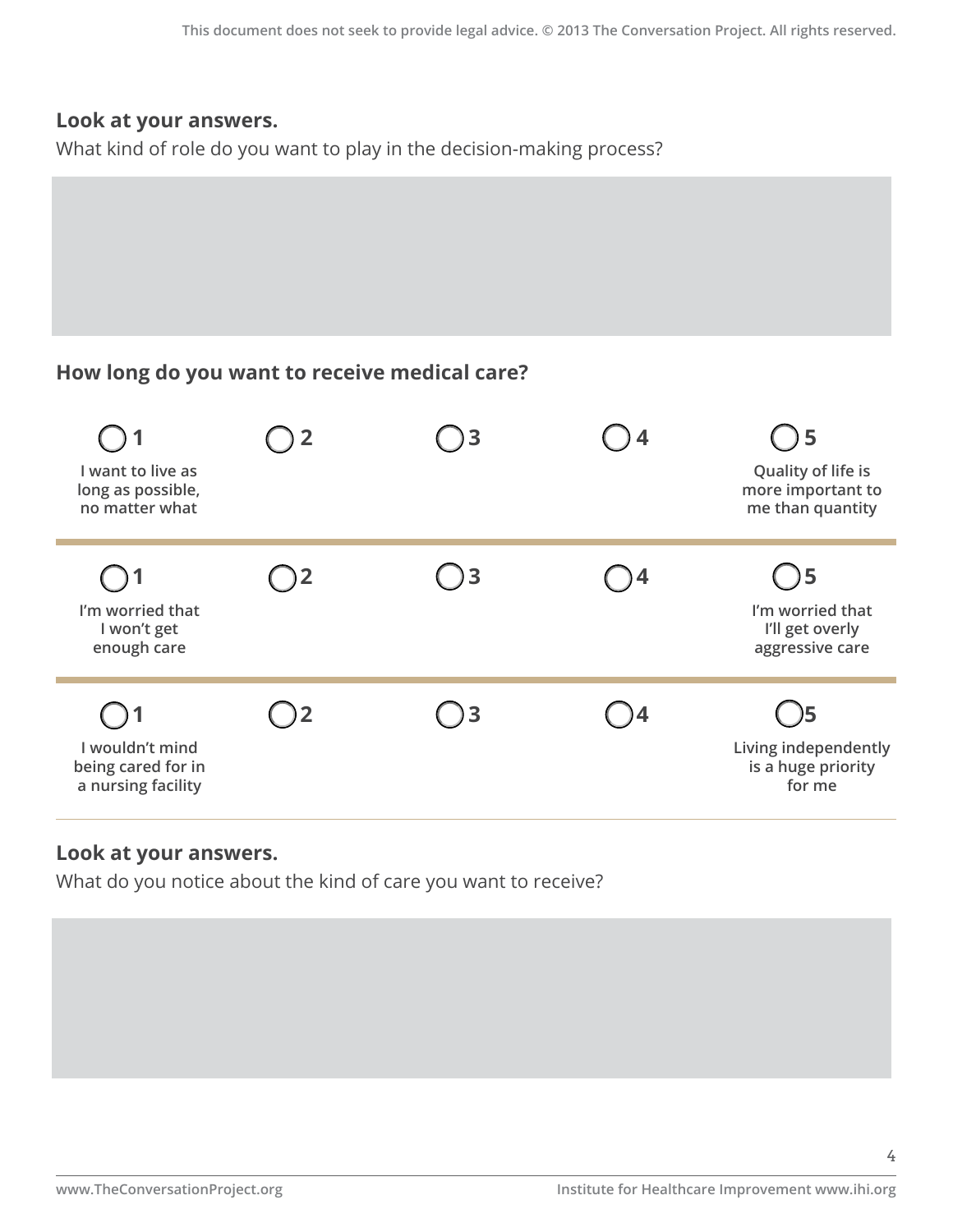## **How involved do you want your loved ones to be?**



**What role do you want your loved ones to play? Do you think that your loved ones know what you want or do you think they have no idea?** 



**What do you feel are the three most important things that you want your friends, family and/or doctors to understand about your wishes for end-of-life care?**

| ۰ |  |
|---|--|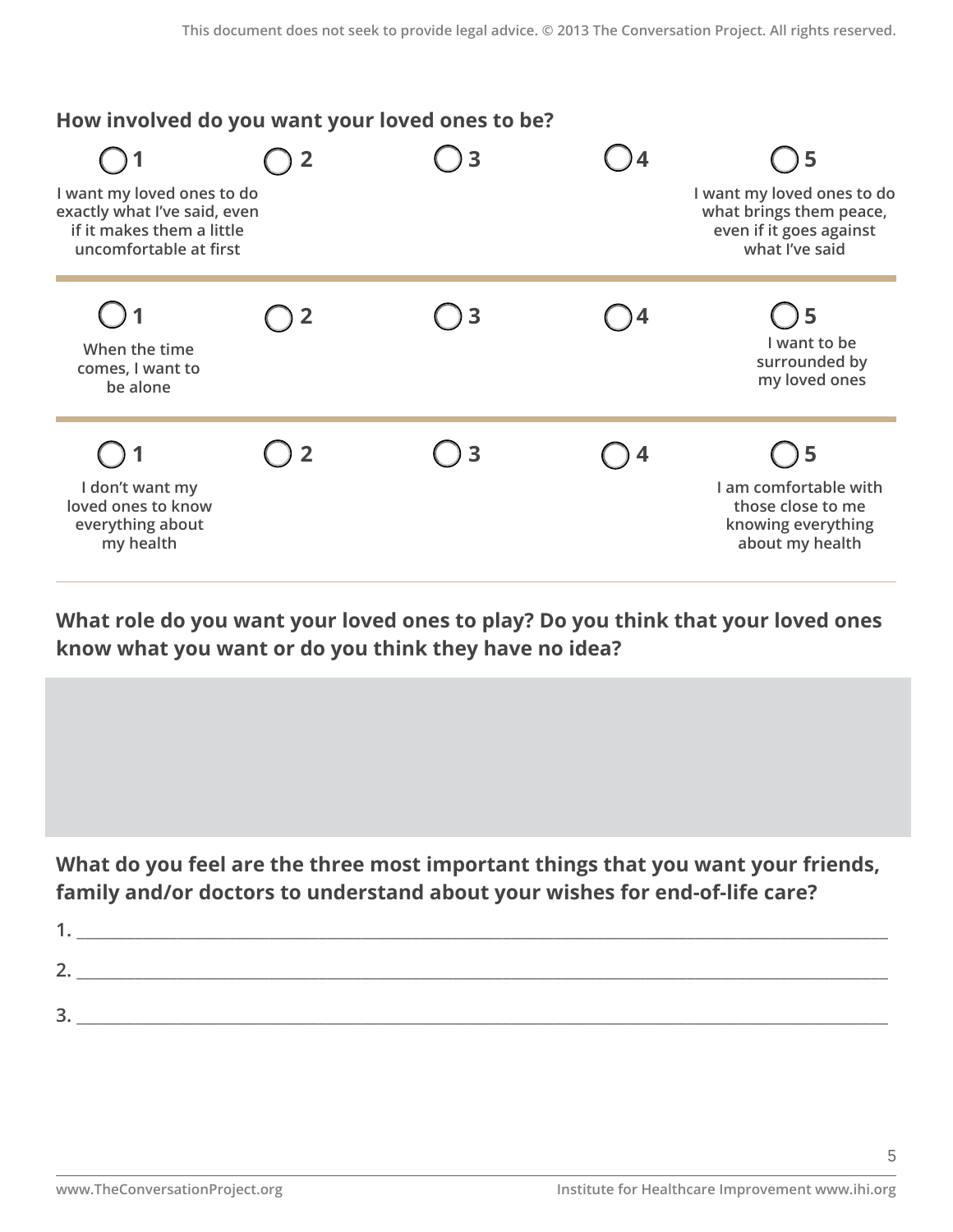## **Step 3: Go**

When you're ready to have the conversation, think about the basics.

## *Mark all that apply:*

|                                                  | Mom                                       |  | Child/Children                 |  | Friend                                                                                                                                                                                                                         |
|--------------------------------------------------|-------------------------------------------|--|--------------------------------|--|--------------------------------------------------------------------------------------------------------------------------------------------------------------------------------------------------------------------------------|
|                                                  | Dad                                       |  | Partner/Spouse                 |  | Doctor/Caregiver                                                                                                                                                                                                               |
|                                                  | Sibling                                   |  | Minister/Priest/Rabbi          |  | Other: and the control of the control of the control of the control of the control of the control of the control of the control of the control of the control of the control of the control of the control of the control of t |
|                                                  | <b>When</b> would be a good time to talk? |  |                                |  |                                                                                                                                                                                                                                |
|                                                  | The next big holiday                      |  | Before my next big trip        |  | Other: __________                                                                                                                                                                                                              |
|                                                  | At Sunday dinner                          |  | Before I get sick again        |  |                                                                                                                                                                                                                                |
|                                                  | Before my kid goes<br>to college          |  | Before the baby arrives        |  |                                                                                                                                                                                                                                |
| <b>Where</b> would you feel comfortable talking? |                                           |  |                                |  |                                                                                                                                                                                                                                |
|                                                  | At the kitchen table                      |  | On a walk or hike              |  | Other: ______                                                                                                                                                                                                                  |
|                                                  | At a cozy café or<br>restaurant           |  | Sitting in a garden<br>or park |  |                                                                                                                                                                                                                                |
|                                                  | On a long drive                           |  | At my place of worship         |  |                                                                                                                                                                                                                                |

## **What** do you want to be sure to say?

If you wrote down your three most important things at the end of Step 2, you can use those here.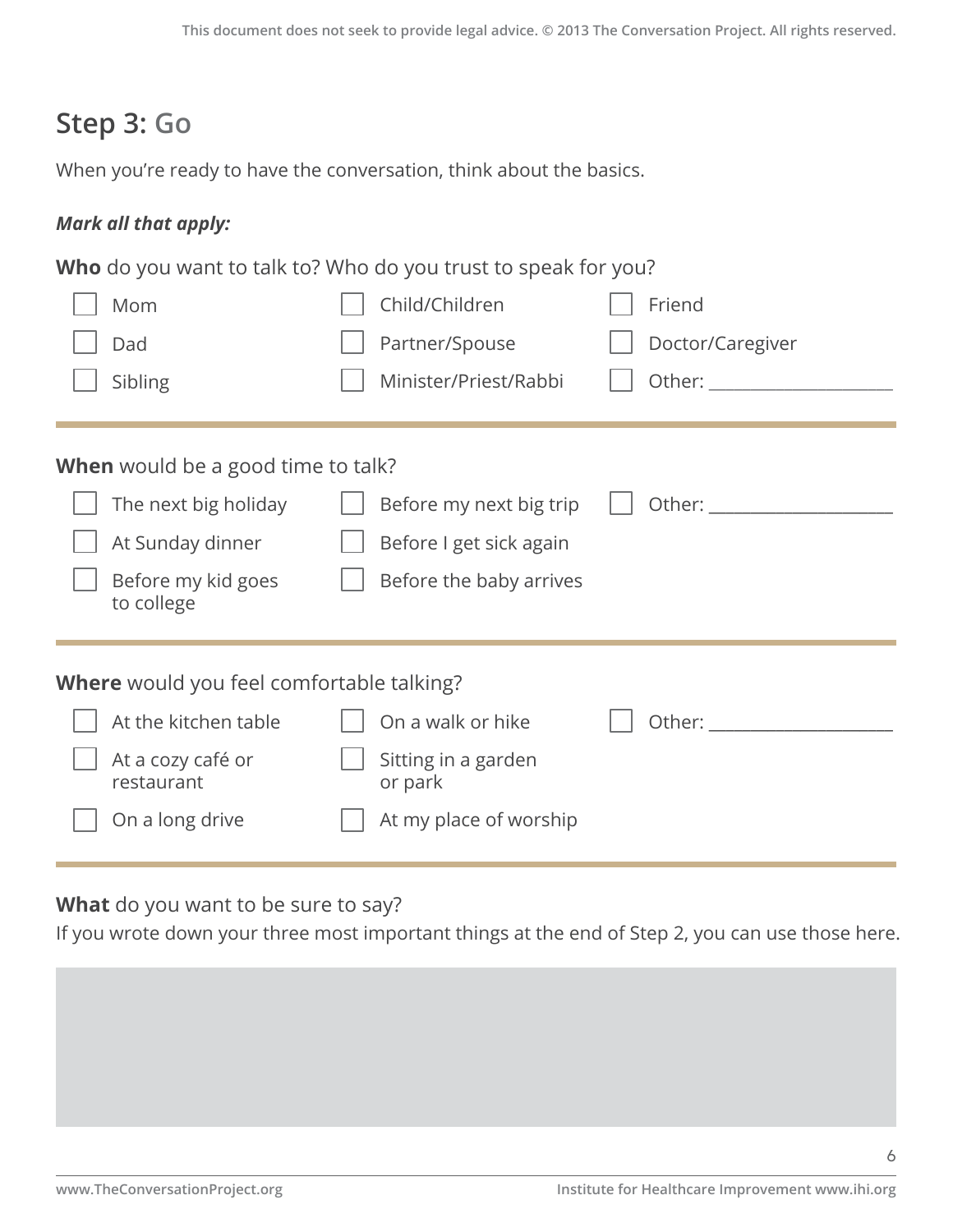#### **How** to start

### **Here are some ways you could break the ice:**

- **<sup>2</sup>** "I need your help with something."
- Remember how someone in the family died—was it a "good" death or a "hard" death? How will yours be different?
- "I was thinking about what happened to (Uncle Joe), and it made me realize…"
- "Even though I'm okay right now, I'm worried that (I'll get sick), and I want to be prepared."
- "I need to think about the future. Will you help me?"
- $\blacksquare$  "I just answered some questions about how I want the end of my life to be. I want you to see my answers. And I'm wondering what your answers would be."

## **What** to talk about

- $\Box$  When you think about the last phase of your life, what's most important to you? How would you like this phase to be?
- $\Box$  Do you have any particular concerns about your health? About the last phase of your life?
- $\Box$  Who do you want (or not want) to be involved in your care? Who would you like to make decisions on your behalf if you're not able to? *(This person is your health care proxy.)*
- $\Box$  Would you prefer to be actively involved in decisions about your care? Or would you rather have your doctors do what they think is best?
- $\Box$  Are there any disagreements or family tensions that you're concerned about?
- Are there circumstances that you would consider worse than death? *(Long-term need of a breathing machine or feeding tube, not being able to recognize your loved ones)*
- Are there important milestones you'd like to meet if possible? *(The birth of your grandchild, your 80th birthday)*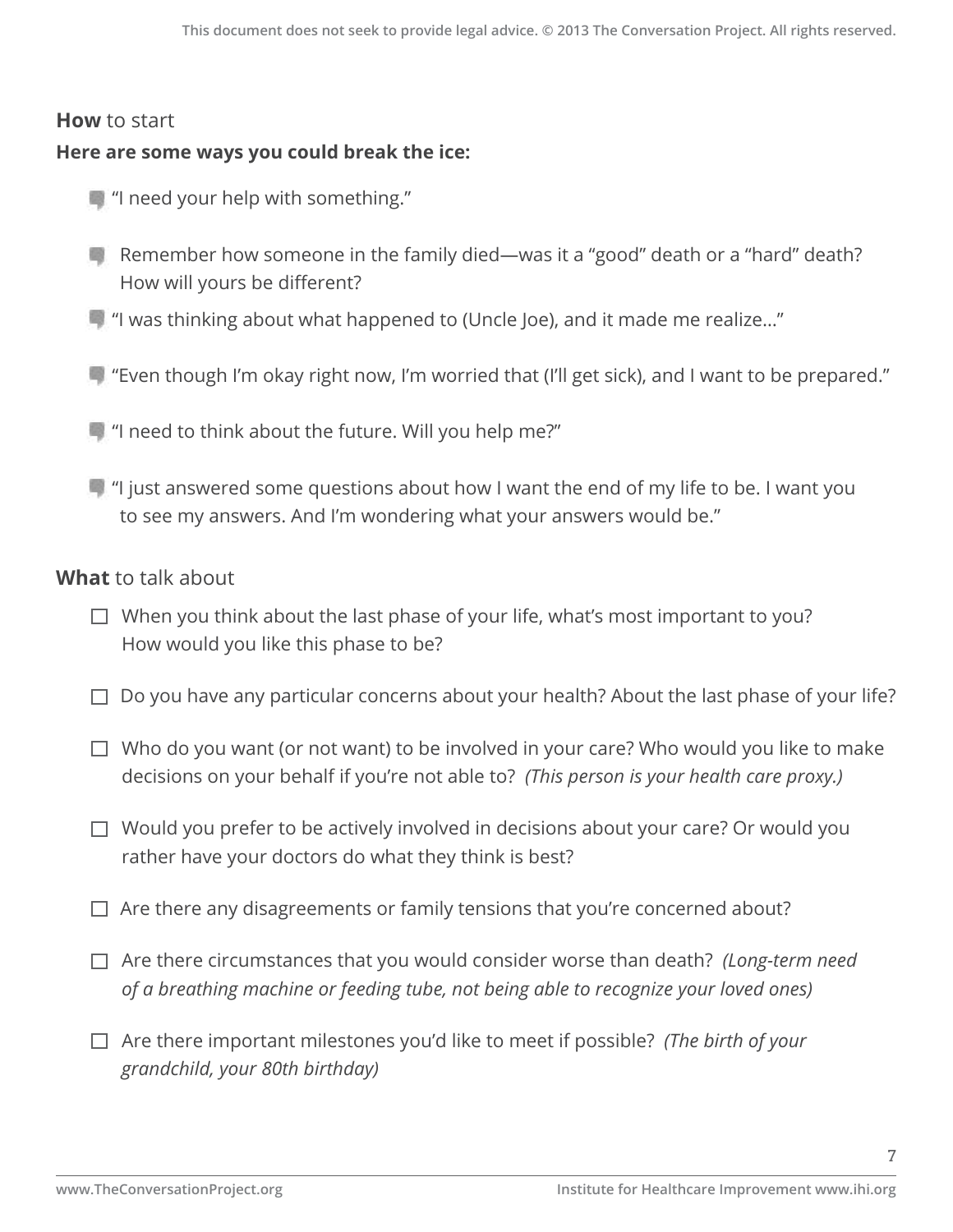- Where do you want (or not want) to receive care? *(Home, nursing facility, hospital)*
- What kinds of aggressive treatment would you want (or not want)? *(Resuscitation if your heart stops, breathing machine, feeding tube)*
- $\Box$  When would it be okay to shift from a focus on curative care to a focus on comfort care alone?
- What affairs do you need to get in order, or talk to your loved ones about? *(Personal finances, property, relationships)*

This list doesn't cover everything you may need to think about, but it's a good place to start. Talk to your doctor or nurse if you're looking for more end-of-life care questions.

#### **Remember:**

- $\blacksquare$  Be patient. Some people may need a little more time to think.
- You don't have to steer the conversation; just let it happen.
- **Don't judge. A "good" death means different things to different people.**
- **Nothing is set in stone. You and your loved ones can always change your minds** as circumstances shift.
- Every attempt at the conversation is valuable.
- This is the first of many conversations—you don't have to cover everyone or everything right now.

#### **Now, just go for it!**

Each conversation will empower you and your loved ones. You are getting ready to help each other live and die in a way that you choose.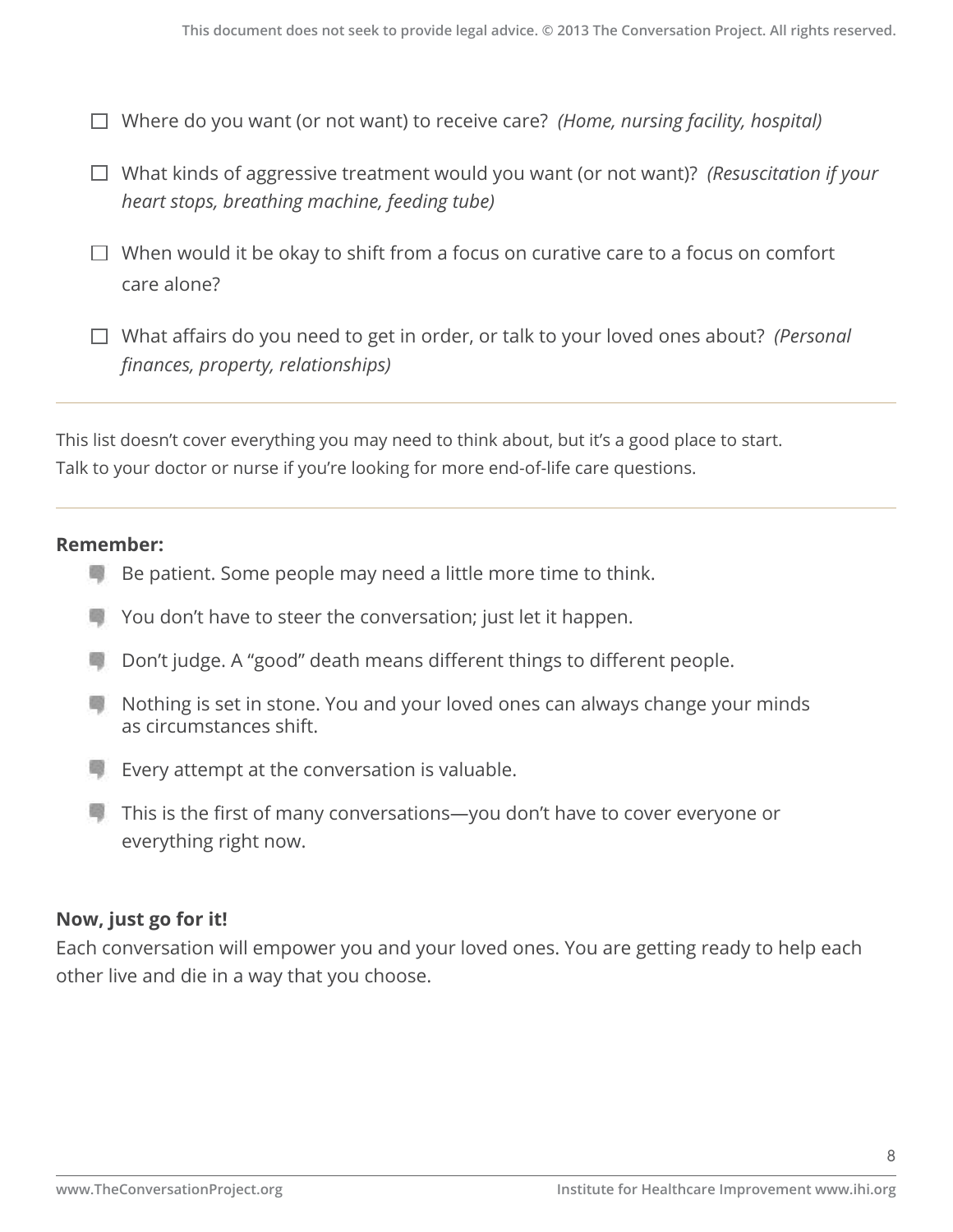## **Step 4: Keep Going**

## **Congratulations!**

Now that you have had the conversation, here are some legal and medical documents you should know about. Use them to record your wishes so they can be honored when the time comes.

- **Advance Care Planning (ACP):** the process of thinking about your wishes—exactly what you have been working on here.
- **Advance Directive (AD):** a document that describes your wishes.
- **Health Care Proxy (HCP):** identifies your health care agent (often called a "proxy"), the person you trust to act on your behalf if you are unable to make health care decisions or communicate your wishes. In some states, this is called the Durable Power of Attorney for Health Care. This is probably the most important document. Make sure you have many conversations with your proxy.
- **Living Will:** specifies which medical treatments you want or don't want at the end of your life, or if you are no longer able to make decisions on your own (e.g. in a coma).

You can find more information about these documents from the link in the "Keep Going" section of the website Starter Kit at **www.TheConversationProject.org.**

Remember, this was the first of many conversations.

You can use the questions below to collect your thoughts about how your first talk went, and then look back to them when you prepare for future conversations.

## **Is there something you need to clarify that you feel was misunderstood or misinterpreted?**